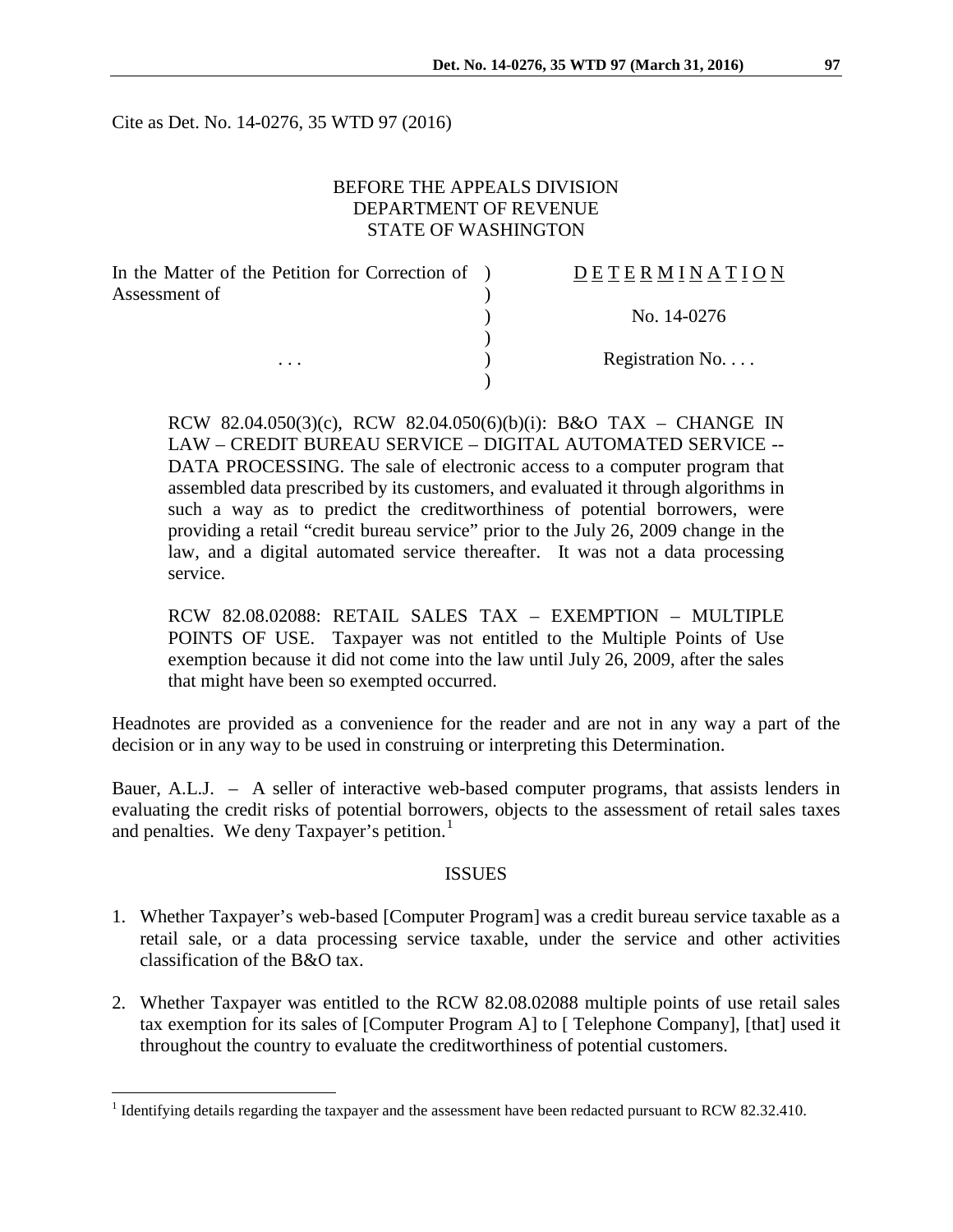3. . . .

4. Whether, under RCW 82.32.105, Taxpayer is entitled to a waiver of the substantial underpayment penalty because it has always paid its taxes.

#### FINDINGS OF FACT

The Department of Revenue's (Department's) Audit Division (Audit) audited the books and records of [Taxpayer], a company headquartered in [out of state], for the period January 1, 2008 through June 30, [2](#page-1-0)011 (audit period).<sup>2</sup> As a result of this review, Audit issued the abovereferenced assessment on July 24, 2013 for the following amounts:

| $\S \dots$ | <b>Retail Sales Tax</b>                                       |
|------------|---------------------------------------------------------------|
| $\cdot$ .  | B&O Tax Under the Retailing Classification                    |
| $\cdots$   | B&O Tax Under the Wholesaling Classification                  |
| $\cdots$   | B&O Tax Under the Service and Other Activities Classification |
| $\cdots$   | <b>Total Taxes Due</b>                                        |
| $\ddots$   | Interest through July 24, 2013                                |
| $\sim$     | 5% Assessment Penalty for Substantial Underpayment            |
| $\S \dots$ | <b>Total Due</b>                                              |
|            |                                                               |

Taxpayer appealed the assessment on August 23, 2014. The assessment has not been paid.

#### [Computer Program]

Taxpayer's [Computer Program]<sup>[3](#page-1-1)</sup> is Taxpayer's internally-developed web-based program residing on Taxpayer's servers. Taxpayer sells access to [Computer Program] to financial institutions, consumer loan companies, retail establishments, retailers, car dealerships, mobile phone companies, etc. (Taxpayer's customers) so that they may customize the program to their own specifications in order to evaluate the credit risk of potential borrowers. Taxpayer's customers access [Computer Program] via a secure internet web service.

Taxpayer's customers tailor [Computer Program] according to their own business needs by defining the parameters and values of the information they want to use in evaluating the credit risk of potential borrowers. As part of its service, Taxpayer can send an implementation manager to its customers in order to assist them in developing an interface to the service, and to address technical questions and validate test results.

Once Taxpayer's customers have established a [Computer Program] interface, their potential borrowers (whether business or consumer) complete either a paper or electronic credit application. Taxpayer's customers separately contract with one (or more) of the major Credit Bureaus to obtain credit histories. Taxpayer's customers then feed that information into

<span id="page-1-0"></span> $2$  Taxpayer's Assistant Treasurer signed a Statute of Limitations Waiver covering the period January 1, 2008 through December 31, 2008, thereby extending the statute of limitations through July 31, 2013.<br><sup>3</sup> [Computer Program] also includes, for purposes of this determination, the [Computer Program A] sold to

<span id="page-1-1"></span><sup>[</sup>Telephone Company].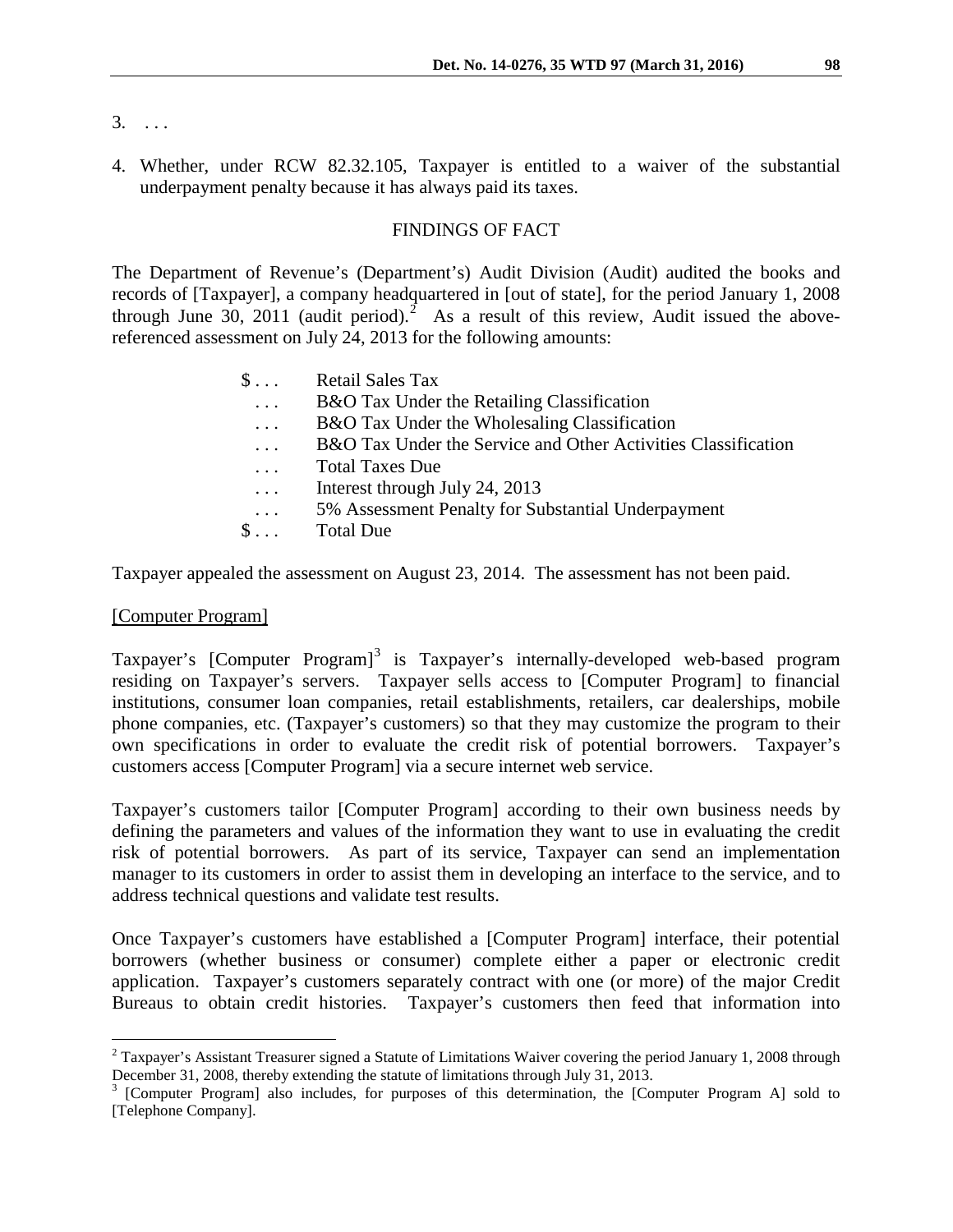[Computer Program], and the algorithm therein -- based on Taxpayer's customers' own credit criteria -- assigns numerical values to each piece of data and calculates credit risk scores. These scores are electronically provided to Taxpayer's customers for their use in determining which potential borrowers meet their own specific requirements for credit worthiness.

Taxpayer describes [Computer Program] as a data processing service, and not a credit bureau service.

# Multiple Points of Use Exemption [(Telephone Company)]

Taxpayer sold [Computer Program A] to [Telephone Company] in . . . , Washington. These sales continued through February 2009. Taxpayer billed [Telephone Company's] . . . office. According to Taxpayer, [Telephone Company] used the program throughout the country to quickly determine whether potential customers were good credit risks. Taxpayer did not charge [Telephone Company] retail sales tax, so Audit assessed retail sales tax on these sales.

On appeal, Taxpayer has provided the Department with a Digital Products and Remote Access Software Exemption Certificate signed by [Telephone Company] on January 20, 2013, for its purchases of [Computer Program A] through February 2009.

. . .

# Penalties

Taxpayer was assessed a 5% substantial underpayment penalty in the amount of  $\frac{1}{2}$ .... Taxpayer has been a conscientious taxpayer, incurring only two penalties in recent years: \$... in August 2011, and \$ . . . in August 2011.

## ANALYSIS

## 1. [Computer Program].

Washington imposes retail sales tax on certain services. RCW 82.04.050(3)(c) provides that credit bureau services are retail in nature:

The term "sale at retail" or "retail sale" includes the sale of or charge made for personal, business, or professional services including amounts designated as interest, rents, fees, admission, and other service emoluments however designated, received by persons engaging in the following business activities:  $\dots$  (c) Credit bureau services  $\dots$ .

Excise Tax Advisory 3107.2009 (ETA 3107) describes what activities are considered to be "credit bureau services:"

Credit bureau services include the assembly or evaluation of information bearing on the credit worthiness of any person for the purpose of furnishing such information to third parties. Credit bureau services are not limited to assembly or evaluation of information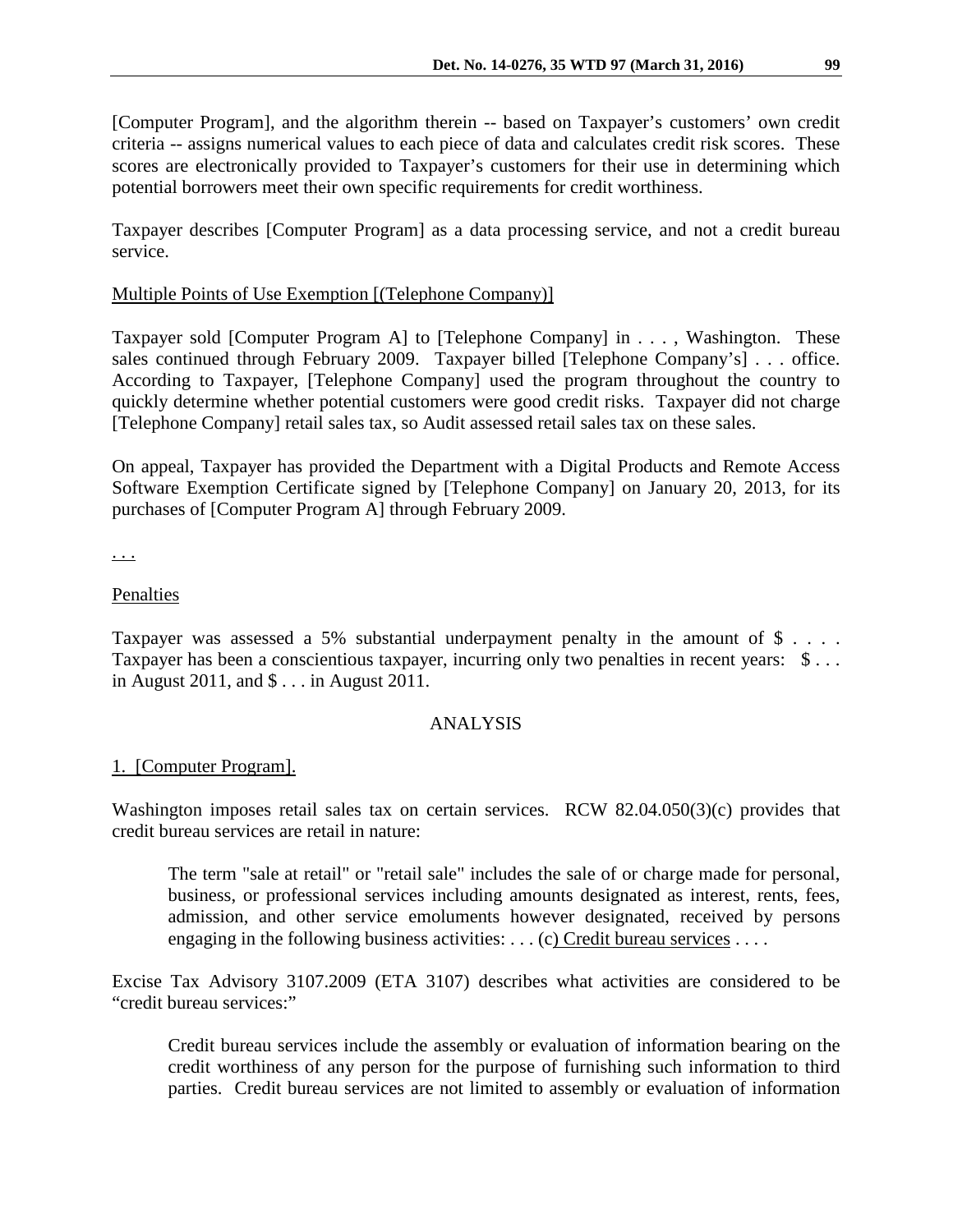provided for the purpose of extending credit. Credit bureau services also include the assembly or evaluation of information provided to third parties who use such information to decide whether to accept a check or other form of payment, enter into a lease transaction, or make any decision where credit worthiness is a consideration.

Taxpayer asserts that it was not engaging in credit bureau services because it merely developed and provided access to software that its customers used to make decisions using either their own data, or data they licensed from other parties . . . . Taxpayer argues that it did not track or store the data analyzed by its customers through their use of its decision engines; it simply developed and provided the tools to customers for their own use. Taxpayer argues that its decision engines were provided in the form of licensed applications or software tools, hosted software applications, and specific model licenses, and that it had neither insight into the detail of the data that is analyzed by its customers, nor access to the outputs and results of the data analysis.

The definition of "credit bureau services," however, is broader than the compilation of information, the conduct of credit investigations, and the sale of original credit reports. As ETA 3107 states, the definition of "credit bureau services" also included "the assembly and evaluation of information" provided for the purpose of extending credit.

We hold that Taxpayer's activities in providing [Computer Program] to its customers satisfied the definition of "credit bureau services" because [Computer Program] both "assembled and evaluated information" so that its users were able to make decisions as to the credit worthiness of prospective borrowers.

In 2009, the Legislature passed comprehensive new digital products legislation, Engrossed Substitute House Bill (ESHB) 2075, which became effective July 26, 2009 (change in the law). This change in the law amended the definition of retail sales of prewritten software to include "remote access software" (RAS). Therefore, RCW 82.04.050(6)(b)(i) now provides:

The term [retail sale] also includes the charge made to consumers for the right to access and use prewritten computer software, where possession of the software is maintained by the seller or a third party, regardless of whether the charge for the service is on a per use, per user, per license, subscription, or some other basis.

Included within the definition of digital products are both "digital automated services" and "digital goods." RCW 82.04.050(8). A "digital automated service" is defined as "... any service transferred electronically that uses one or more software applications . . . ." The term "digital good" is defined as ". . . sounds, images, data, facts, or information, or any combination thereof, transferred electronically." RCW 82.04.192(3) and (6).

Since the enactment of the new law, the Department has treated credit bureau services, which are still retail services, also as digital products when they are transferred electronically and otherwise meet the definition of either a digital good or a digital automated service. WAC 458-20-  $15503(601).$ <sup>[4](#page-3-0)</sup>

<span id="page-3-0"></span> <sup>4</sup> WAC 458-20-15503(601) provides: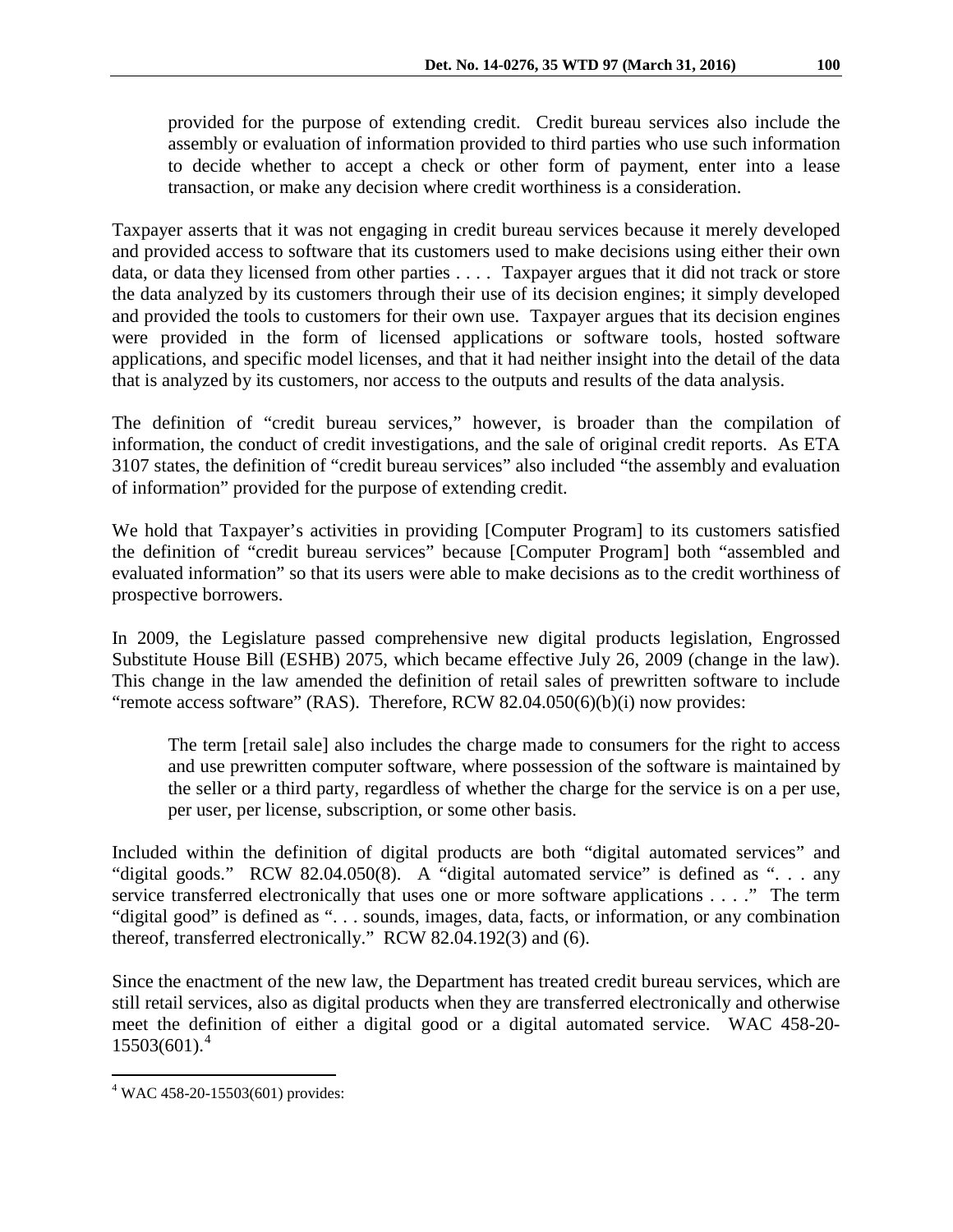Taxpayer made [Computer Program] available to its customers electronically. The [Computer Program] service uses "one or more software applications."<sup>[5](#page-4-0)</sup> [Computer Program] accordingly fits within the definition of a "digital automated service." While Taxpayer's [Computer Program] had a digital goods component (facts, data, and information), that component was further integrated into a service that included an analysis of this data by [Computer Program] algorithms in order to automatically evaluate the creditworthiness of potential borrowers. Accordingly, we hold that Taxpayer's [Computer Program], after the change in the law, also constituted digital automated services subject to retail sales tax.

Taxpayer argues it was not engaging in either "credit bureau services" or "digital automated services" because it was providing "data processing" services taxable under the service and other activities classification of the B&O tax and not subject to retail sales tax.

Before the change in the law, WAC 458-20-155 provided:

# **Distinction Between Sales and Services**

Liability for sales tax or use tax depends upon whether the subject of the sale is a product or a service. If . . . data processing services are performed, such that the only tangible personal property in the transaction is the paper or medium on which the information is printed or carried, the activity constitutes the rendering of professional services, similar to those rendered by a public accountant, architect, lawyer, etc., and the retail sales tax or use tax is not applicable to such charges. This includes the sales of software in connection with custom programs written to meet a particular customer's specific needs. The programs are considered to be the tangible evidence of a professional service rendered to a client and not subject to retail sales tax or use tax.

(Emphasis added.) WAC 458-20-15501(401)(b), effective January 16, 2009, provided a definition of "data processing services:

"Data processing services" includes, but is not limited to, word processing, data entry, data retrieval, data search, information compilation, payroll processing, business accounts processing, data production, and other computerized data and information storage or manipulation. "Data processing services" also includes the use of a computer or computer time for data processing whether the processing is performed by the provider of the computer or by the purchaser or other beneficiary of the service.

**Retail services.** Washington imposes retail sales and use tax on certain enumerated services under RCW 82.04.050 ("retail services"). For example, the sale of credit bureau services is subject to retail sales tax. However, when a retail service is transferred electronically and also meets the definition of digital automated service or digital good, such service will be treated as a digital product and is eligible for all applicable digital products retail sales and use tax exemptions as described above in Part 5 of this rule. . . .

(Emphasis added.)

 $\overline{a}$ 

<span id="page-4-0"></span><sup>&</sup>lt;sup>5</sup> This web based applications necessarily require a set of coded software instructions to operate. See RCW 82.04.215 for a definition of software.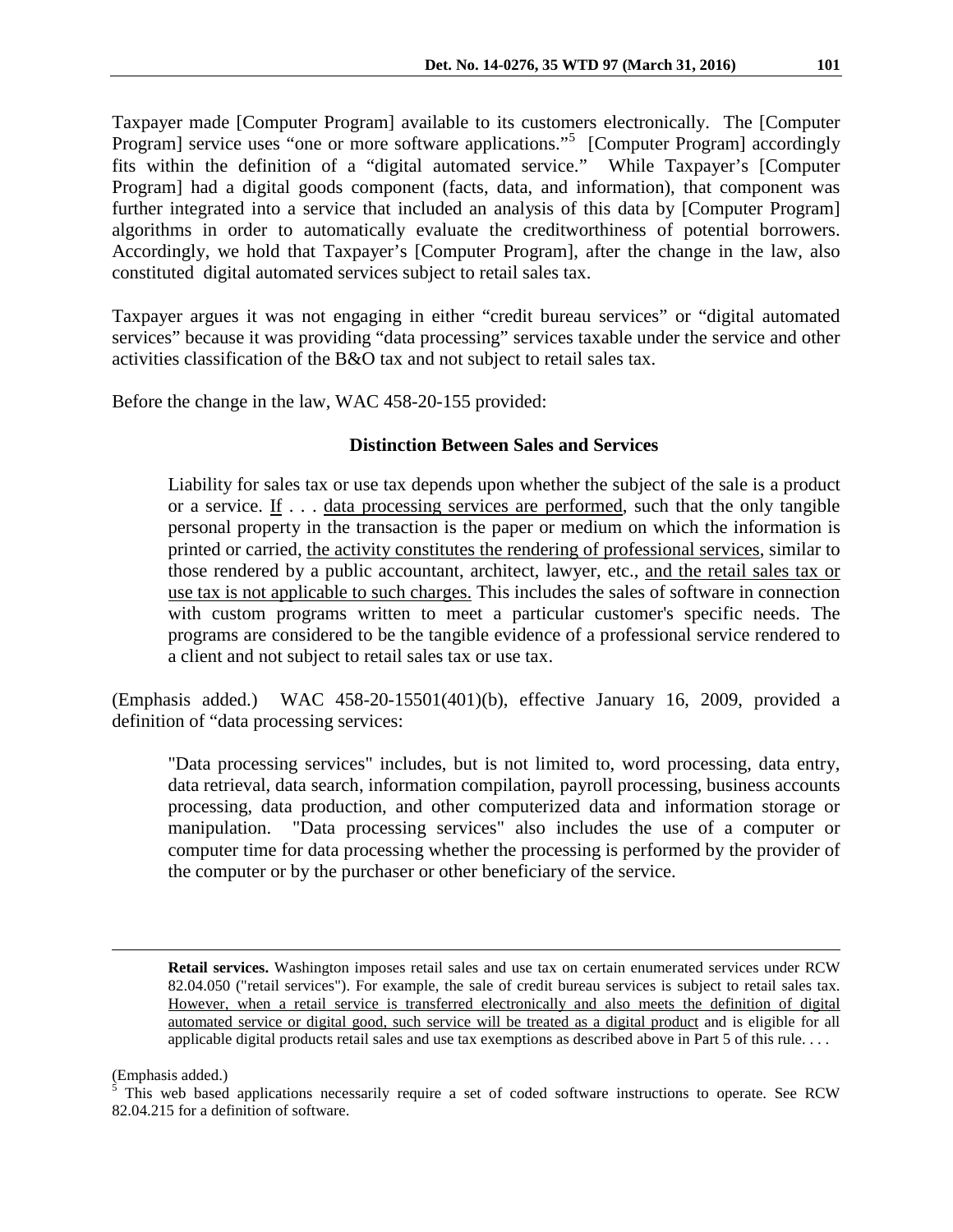Det. No. 11-0001 32 WTD 93 (2013) held that this definition would apply to periods prior to the 2009 change in the law.

After the change in the law, RCW 82.04.192(3)(b) provides a statutory definition of "data processing services":

"Digital automated service" does not include: . . (xv) Data processing services. For purposes of this subsection  $(3)(b)(xv)$ , "data processing service" means a primarily automated service provided to a business or other organization where the primary object of the service is the systematic performance of operations by the service provider on data supplied in whole or in part by the customer to extract the required information in an appropriate form or to convert the data to usable information. Data processing services include check processing, image processing, form processing, survey processing, payroll processing, claim processing, and similar activities. Data processing does not include the service described in RCW [82.04.050\(](http://app.leg.wa.gov/rcw/default.aspx?cite=82.04.050)[6](#page-5-0))(b)... $^6$ 

(Emphasis added.)

Taxpayer's [Computer Program] . . . did not meet either definition of "data processing." Instead, [Computer Program] not only assembled the data prescribed by Taxpayer's customers, but also evaluated it, through algorithms, in such a way as to predict the creditworthiness of potential borrowers.

Thus, we hold that Taxpayer's [Computer Program] constituted a "credit bureau service" and, additionally, a "digital automated service" after the change in the law. Both activities were retail services subject to the B&O tax under both the retailing classification of the B&O tax and the retail sales tax. Taxpayer's [Computer Program] did not constitute "data processing" taxable under the service and other activities classification of the B&O tax.

# 2. Multiple Points of Use Exemption [(Telephone Company)].

RCW 82.08.02088 provides:

 $(ii)(A)$  The service described in  $(b)(i)$  of this subsection  $(6)$  includes the right to access and use prewritten computer software to perform data processing.

(B) For purposes of this subsection (6)(b)(ii), "data processing" means the systematic performance of operations on data to extract the required information in an appropriate form or to convert the data to usable information. Data processing includes check processing, image processing, form processing, survey processing, payroll processing, claim processing, and similar activities.

<span id="page-5-0"></span> $6$  RCW 82.04.050(6)(b) provides:

<sup>(</sup>i) The term ["sale at retail" or "retail sale"] also includes the charge made to consumers for the right to access and use prewritten computer software, where possession of the software is maintained by the seller or a third party, regardless of whether the charge for the service is on a per use, per user, per license, subscription, or some other basis.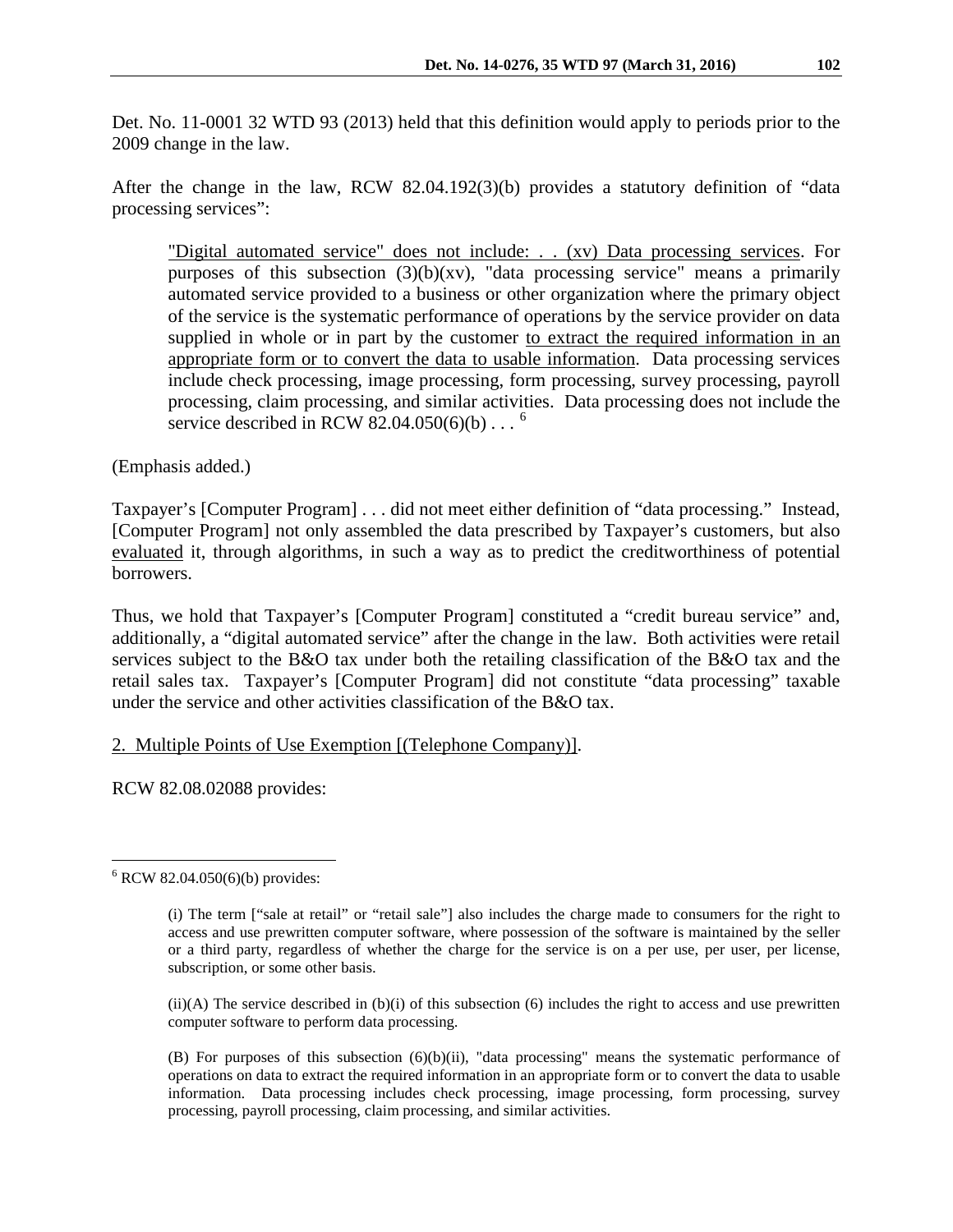(1) The tax imposed by RCW 82.08.020 does not apply to the sale of digital goods, digital codes, digital automated services, prewritten computer software, or services defined as a retail sale in RCW 82.04.050(6)(b) to a buyer that provides the seller with an exemption certificate claiming multiple points of use. An exemption certificate claiming multiple points of use must be in a form and contain such information as required by the department.

(2) A buyer is entitled to use an exemption certificate claiming multiple points of use only if the buyer is a business or other organization and the digital goods or digital automated services purchased, or the digital goods or digital automated services to be obtained by the digital code purchased, or the prewritten computer software or services defined as a retail sale in RCW 82.04.050(6)(b) purchased will be concurrently available for use within and outside this state. A buyer is not entitled to use an exemption certificate claiming multiple points of use for digital goods, digital codes, digital automated services, prewritten computer software, or services defined as a retail sale in RCW 82.04.050(6)(b) purchased for personal use.

(3) A buyer claiming an exemption under this section must report and pay the tax imposed in RCW 82.12.020 and any local use taxes imposed under the authority of chapter 82.14 RCW and RCW 81.104.170 directly to the department in accordance with RCW 82.12.02088 and 82.14.457.

(4) For purposes of this section, "concurrently available for use within and outside this state" means that employees or other agents of the buyer may use the digital goods, digital automated services, prewritten computer software, or services defined as a retail sale in RCW 82.04.050(6)(b) simultaneously from one or more locations within this state and one or more locations outside this state. A digital code is concurrently available for use within and outside this state if employees or other agents of the buyer may use the digital goods or digital automated services to be obtained by the code simultaneously at one or more locations within this state and one or more locations outside this state.

Thus, under Multiple Points of Use exemption, buyers of digital products (both digital goods and digital automated services) may provide the seller with an exemption certificate stating it will be using the digital product in multiple states. The seller does not collect sales tax and the buyer has the responsibility to pay use tax on the portion used in Washington.

RCW 82.08.02088 and the Multiple Points of Use exemption, however, were first enacted with the change in the law on July 26, 2009. Before that date, the Multiple Points of Use exemption did not exist. Taxpayer's sales of —[Computer Program A] all predated that enactment. Thus, the exemption certificate is not effective.

. . .